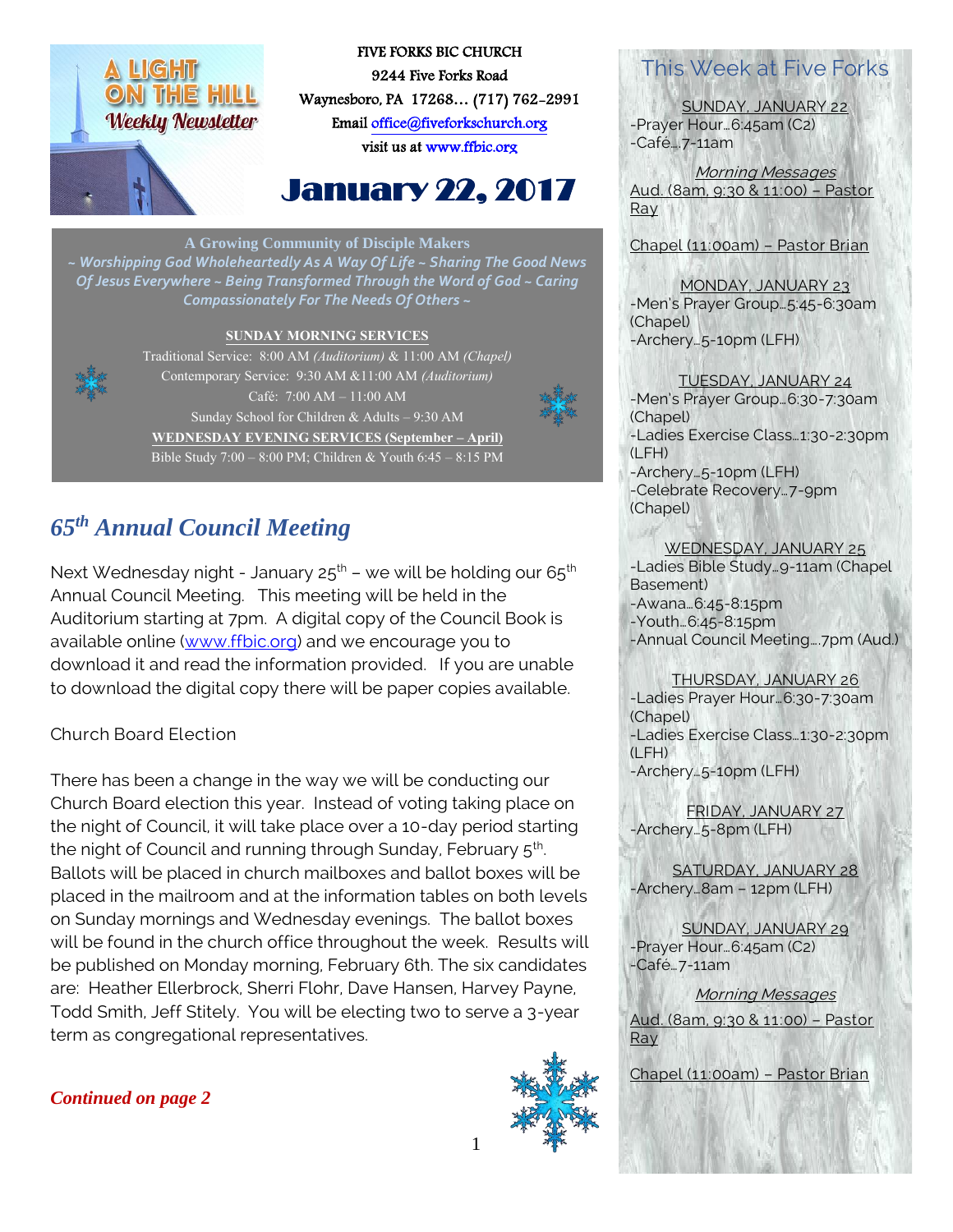## *65th Annual Council Meeting Continued from page 1*

#### Other Business

In addition to the Church Board ballots that will be placed in mailboxes, there will be 2 additional ballots that will be used the night of Council. The 1<sup>st</sup> ballot will contain the names of those willing to serve on the Deacon Board, the Grounds & Maintenance Committee, and the Finance Committee. This will be a confirmation vote, not an election. The 2<sup>nd</sup> ballot pertains to the Church Board recommendation seeking the approval of the 2017 Spending Plan.

### Also...

We will receive an update on our loan, receive updates in regards to our search for a Worship Director and Youth Director, and look ahead in anticipation of where the Lord is taking us and how He is going to use us.

## *MCC Meat Canning 2017*

**Tuesday, March 7th** at Cumberland Valley Relief Center, 4225 Molly Pitcher Hwy, Chambersburg

Work begins at 5am and runs all day and into the evening. You are welcome to come any time of the day and work any amount of time…be it several hours or a few hours. Even though Tuesday is BIC day, if that does not work for you, you may come any day the week of March  $6$  –  $10^{\text{th}}$ .

Lunch and snacks will be available all day and the quilting room will be open for ladies who would like to quilt.

Instructions are given when you arrive at the center. You will be provided with meat cutting attire. Also, there will be opportunity for wrapping and packaging of home-made soap for shipment.

If you are unable to help, but would like to make a monetary donation, please send to CVRC Meat Canning, 4225 Molly Pitcher Hwy South, Chambersburg, PA 17202.

Questions or more information? Contact Ronald Gayman at [RonaldBarb@comcast.net](mailto:RonaldBarb@comcast.net) or call 717-729-9171 or 717-375-2088

# Attendance

ATTENDANCE (January 15)

#### **Sunday's Worship Total = 700**

8:00 Auditorium = 103 9:30 Auditorium = 296  $11:00$  Auditorium = 218  $11:00$  Chapel = 52 Bible Connection = 22 Nursery  $(9:30 \& 11:00) = 9$ 

#### **Total Sunday School = 277**

Adult Education Attendance = 96  $Berean = 10$ Golden Link = 29 Through the Bible  $= 10$ The Christian Family Life Class = 36  $8:00$ AM Café Class = 6 Alpha Omega Discussion  $= 0$ Men's Resolution Class = 5

Wednesday Eve.  $(Jan. 18) = 321$ 

# Food Pantry " Item of the Month" for JANUARY:

Soup

Place donations in the orange tub in the lower lobby.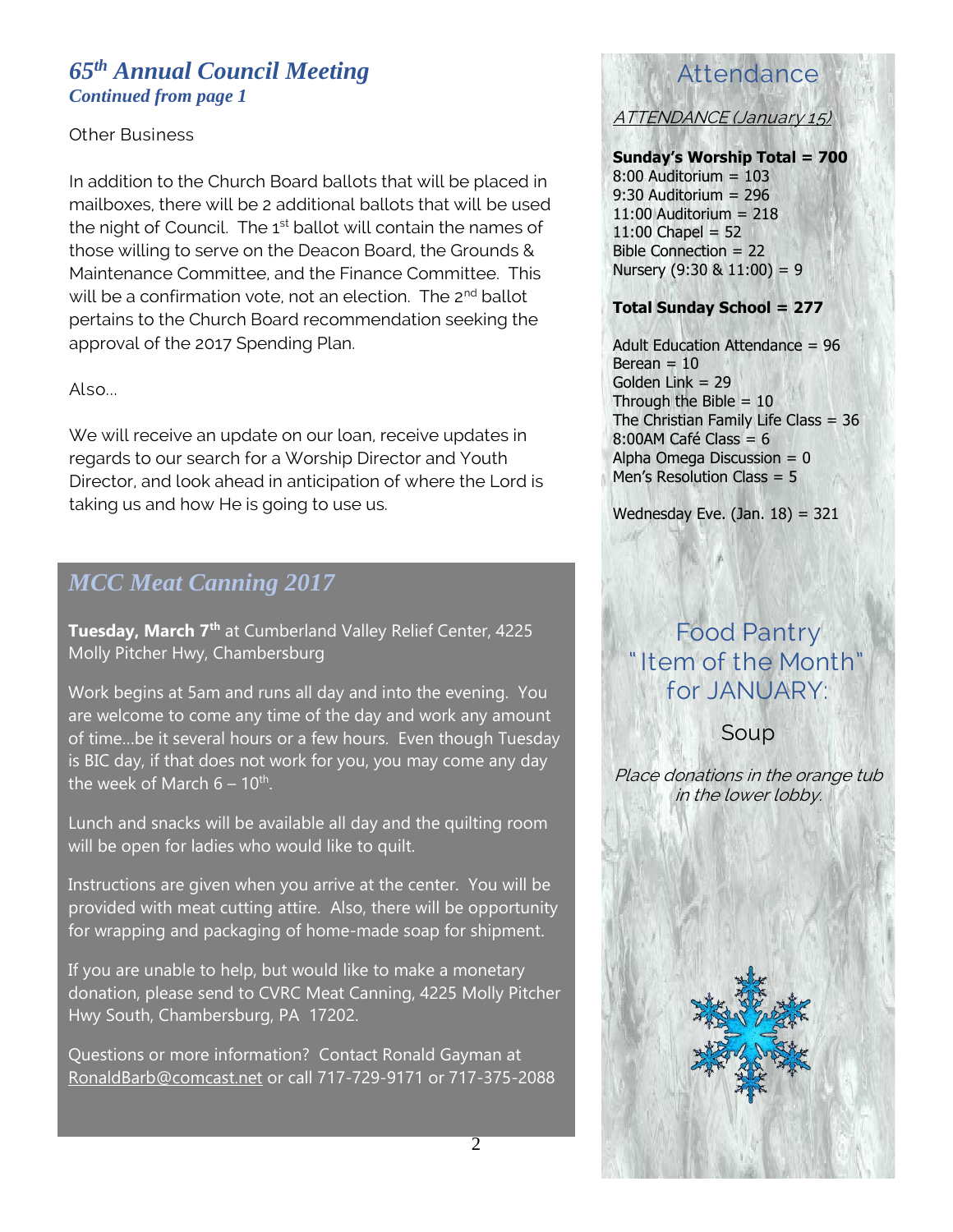# *Church Board Report to the Congregation – January 2017*

Your Church Board meets the first Thursday of every month (with the exception of December). Here is a report from last week's board meeting:

### ACTION ITEMS

### COMMUNITY CHRISTMAS DINNERS

The board reviewed the 2016 Community Christmas Dinners and set the following dates for the 2017 Dinners: December  $5^{th}$ ,  $7^{th}$ ,  $8^{th}$ ,  $12^{th}$ ,  $14^{th}$ ; with a snow date of December  $15^{th}$ . . A total of 1,135 (not counting kitchen/servers) attended over the course of 5 nights this past December.

### CHRISTMAS EVE SERVICES

The board reviewed the 2016 Christmas Eve Services and discussed the 2017 Christmas Eve Services, noting that this year Christmas Eve falls on a Sunday. The following action was taken: This year, all services *including the Sunday Morning Services* will be similar, in other words, a time of worship, a short meditation followed by candle-lighting and communion. A decision on whether or not to receive an offering on Sunday morning has yet to be made. Here are the times that the board has set:

> 9:30am in the Chapel 10:00am in the Auditorium 3:30pm in the Auditorium 4:30pm in the Chapel 5:00pm in the Auditorium

#### GROWING TREE REQUEST

The Growing Tree Pre-School program that meets Monday through Friday mornings at the church is exploring the possibility of offering an afternoon program on Mondays, Wednesdays and Fridays starting in September. They requested and received the board's approval in the event that they move forward with this initiative.

### UPDATES FROM THE SEARCH COMMITTEES

The Search Committee for the position of Worship Director reported that an interview was held this past week, and they will be inviting the candidate back in the near future to work with some of our musicians, putting together a night of worship.

In addition, the board discussed whether to advertise the opening in youth ministries (as Shaun prepares to transition to adult ministry) as a Youth Pastor or a Youth Director. Acknowledging that a reasonable case could be made for either, the board made the decision to advertise for a Youth Director as we move in the direction of more specialized roles. As in the case of the Worship Director, we would not be looking for this person to take part in many of the general duties we look for from our current pastoral staff; preaching, nursing home visitation, hospital visits, etc. The Search Committee for the Youth Director position has begun advertising for this opening as of this past week.

### *Continued on page 4*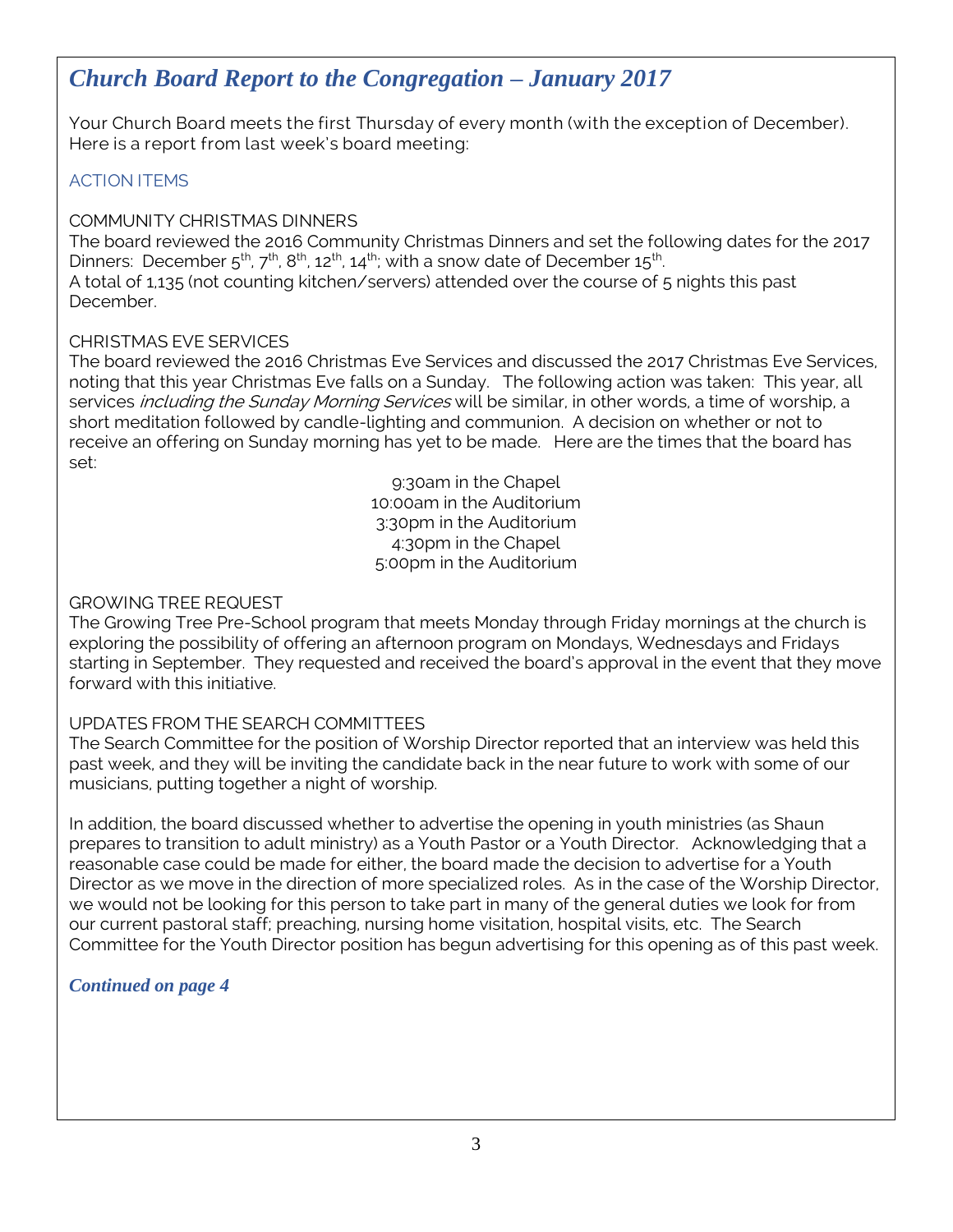## *Church Board Report to the Congregation – January 2017 Continued from page 3*

PREPARING FOR ANNUAL COUNCIL

The Church Board approved the Finance Committee recommendation to establish a Spending Plan goal of \$1,102,978 for 2017. The board will be seeking the approval of this figure at this year's Annual Council meeting. This figure is in line with 2015 giving (\$1,105,000) and 2016 giving (\$1,109,000). Receiving contributions on par with the past two years will allow us to fund all salaries including the Worship Director and Youth Director, and also begin setting aside funds for Phase II of the Laying Bricks for Jesus Project.

The board approved the slate presented by the Discernment Committee for Church Board where two of the following will be elected: Heather Ellerbrock, Sherri Flohr, Dave Hansen, Harvey Payne, Todd Smith, Jeff Stitely. The board also approved the slate for the following boards/committees where there is no election, simply looking for confirmation: Deacon Board (Randy & Kim Eberly, Neal & Lorraine Mishler, Greg & Cindy Stains) Finance Committee (Joyce Benedict, Kevin Hord), Grounds and Maintenance Board (Tim Cordell, Matt Hade, Mike Leese, Scott Martin)

Over the past few months the board has received a number of requests asking that the church board elections be conducted using a similar format to that used for the pastors, that is, over a 10-day period. The board discussed this possibility, reviewed our denominational bylaws and after consulting with Bishop Rob Patterson made the decision to hold the church board election over a 10 day period starting the evening of Annual Council (January 25<sup>th</sup>) and ending at midnight, February 5<sup>th</sup>. Ballots will be counted by 3 individuals appointed by the board on Monday morning the  $6<sup>th</sup>$ . This format will be done on a 1-year trial basis. At the February church board meeting the board will evaluate feedback, participation and any other factors and then decide whether to continue on or revert back to limiting voting to the night of Council.

### DISCUSSION ITEMS

At the December church board meeting the board –after discussing and reviewing our current leadership structure – voted to use 2017 as a trial period and appoint an Administrative Pastor whose primary task would be to provide leadership and accountability among the staff. With the expectation that Pastor Bill will be stepping into the role of Church Board Chairman in 2017, the board appointed Bill to fill this role.

Bill, with input and consultation from the pastoral staff, presented a 5-year plan to the Church Board at the conclusion of last week's meeting. This document will serve as a starting point for the board as they look to sharpen focus and set a clear course of direction for our Church.

Your Church Board consists of…

Pastors: Ray Kipe, Bill Shank, Brian Black, Jim Recard, Shaun Kipe Congregational Representatives (elected at Annual Council): Heather Ellerbrock, Matt Nolt, Angie Petersheim, Jeff Stitely, Joel Wenger, Lin Yoder Deacon Representatives: Darwin Chamberlin, Randy Rock Grounds & Maintenance Representative: Mike Hawbecker Church Treasurer: Gene Gorman Sandy Gray serves as the recording secretary.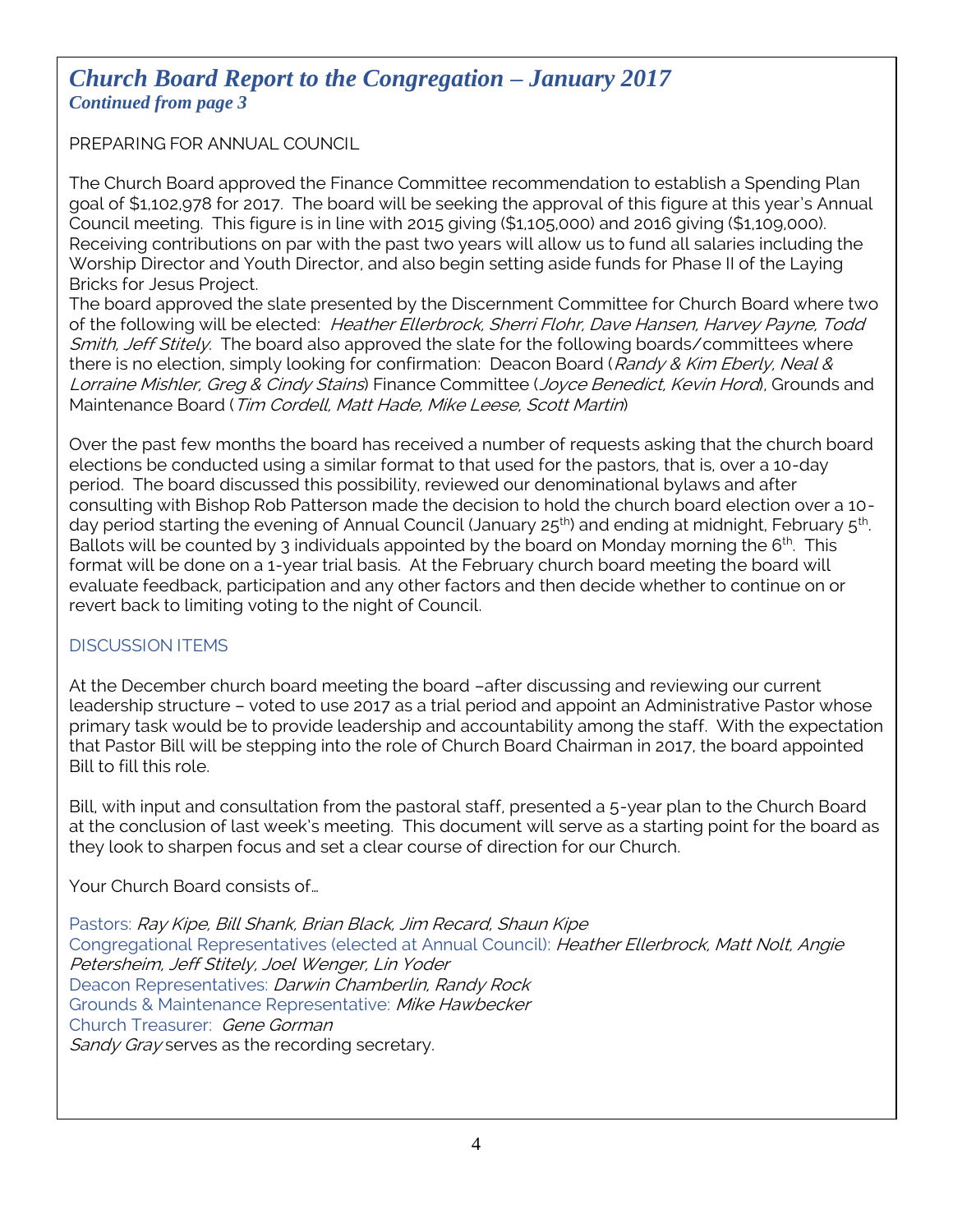

### 2017 Spring Semester Begins Week of February 20<sup>th</sup>

### Work At Your Pace

You do the lessons at home at your convenience and at your pace. You will receive one new lesson per week.

### Choose How You Receive The Lessons

You may receive and return the lessons via email, through your church mailbox or we will mail them to your home and you return them to Julie Tiedemann's mailbox or to the church office when completed.

After completing the series, you will be given a "Certificate of Completion".

### Courses Available This Semester:

- Il Corinthians (10 lessons)
- Exodus Part II (10 lessons)
- Hebrews (14 lessons)
- Genesis Part I (12 lessons)
- Proverbs (12 lessons)
- Acts (14 lessons)
- Amos (10 lessons)
- Paul's Prison Epistles Part II, Colossians & Philippians (10 lessons)

To sign up, please complete the registration form that was placed in your mailbox or contact Julie at the church office by Sunday, February19th.

### These studies are a great way to dig deeper into God's Word!



# *Cumberland Valley Christian School Open House*

February 23rd…5pm – 7:30pm March  $10^{th}$ ...9am – 2pm March  $26<sup>th</sup>...2pm - 5pm$ 

300 Miller St. Chambersburg, PA

K3 – 12th, PreCare and AfterCare Offering academic excellence; exciting sports program, drama, music, art, computer labs, woodshop, bus transportation available

Information: call 717-264-3266 ext, 139



We are planning our next Music Camp which will take place June 19 – June 23, 2017 with the production on Friday evening June 23<sup>rd</sup>.

Camp will have an emphasis on Missions.

Many volunteers are needed to make this a successful week for the children.

We will be looking for volunteers who can play piano and other instruments and those who can teach/help with choreography, crafts, games, staging, and snacks.

Prayer warriors are also needed for all those involved.

If you are interested in helping, please contact Barb Harbaugh at 717-794-2071 or [raybarbjess@hotmail.com](mailto:raybarbjess@hotmail.com)

5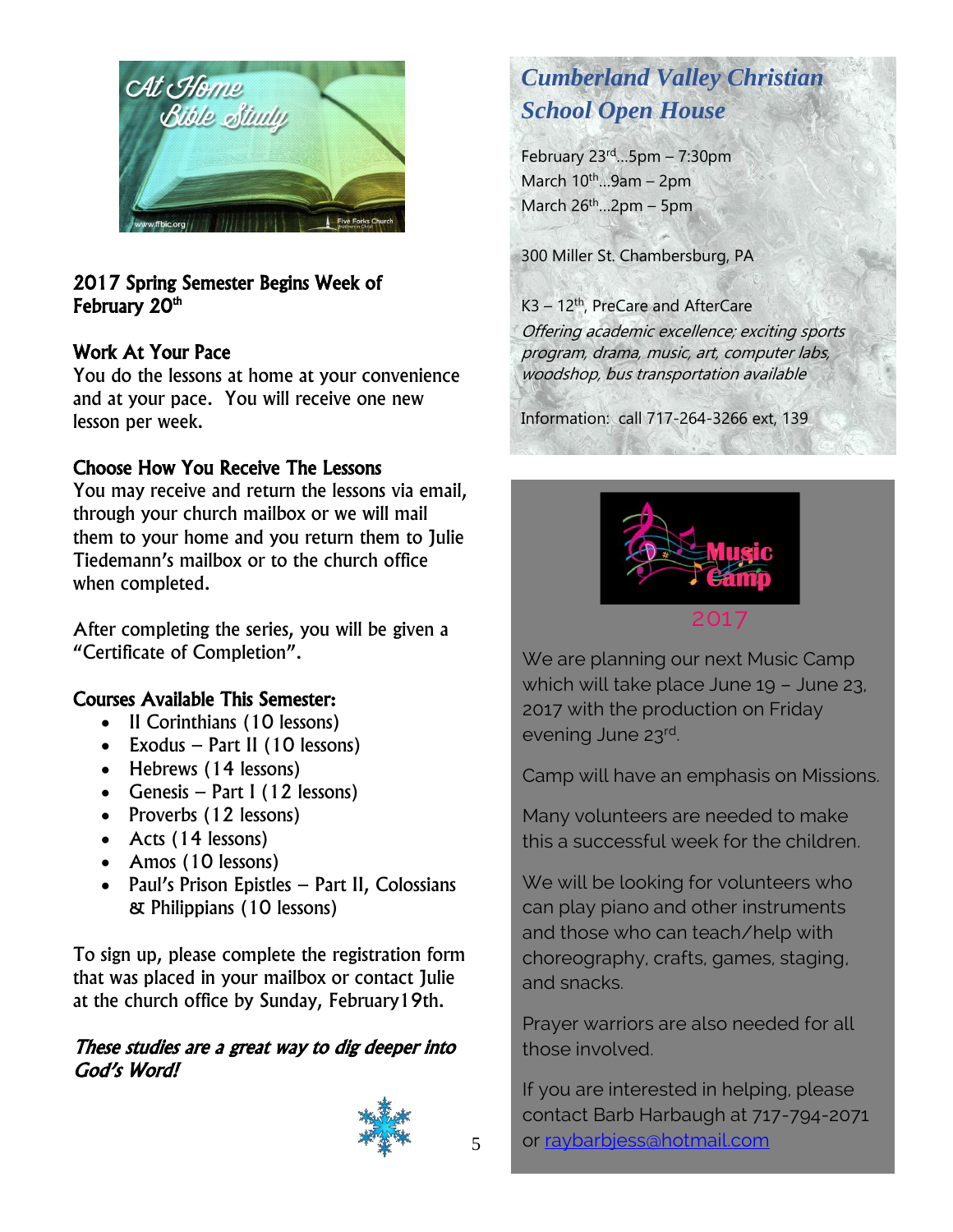

Tiffany Beckner Connie Besecker Sharon Miller Laura Petersheim

# *Protecting our children*



**IT'S THAT TIME AGAIN!!** …For all who work with children and youth to update your annual "Worker Agreement" form.

When you first signed up to work with children or youth here at Five Forks Church, there was a process you went through in order to meet the requirements of our Child Abuse Prevention Policy.

This included filling out some forms and meeting face to face with one of the pastors for a short interview and approval for service. Once you completed this process, once a year we simply need to have you fill out the Worker Agreement form. This gives you opportunity to update any information you have provided in the past.

This green form will be in your church mailbox this week. Please take a minute or two to complete it and return it to the church office or to the mailbox of Margaret Bumbaugh.

We would be grateful if you complete and return this form as soon as possible, so Margaret does not need to invest hours in following up with reminders. Thanks to all who invest hours of time and energy working with our children. Thanks for your efforts in helping to keep our children safe.



We express our deepest sympathy to Mildred Rubeck with the passing of her brother, Donald Koser on January 14, 2017.

We express our heartfelt sympathy to Lois M. Kipe with the passing of her sister, Alma Hock on January 17, 2017.

We express our deepest sympathy to Jay Rotz with the passing of his brother, Glenn Rotz on January 16, 2017.





Dear Five Forks Family, Thanks for the flowers, cards, phone calls, and prayers during my recent surgery and ongoing recovery. The caring everyone has shown is so very comforting and helpful. Thank you, Cherle Carl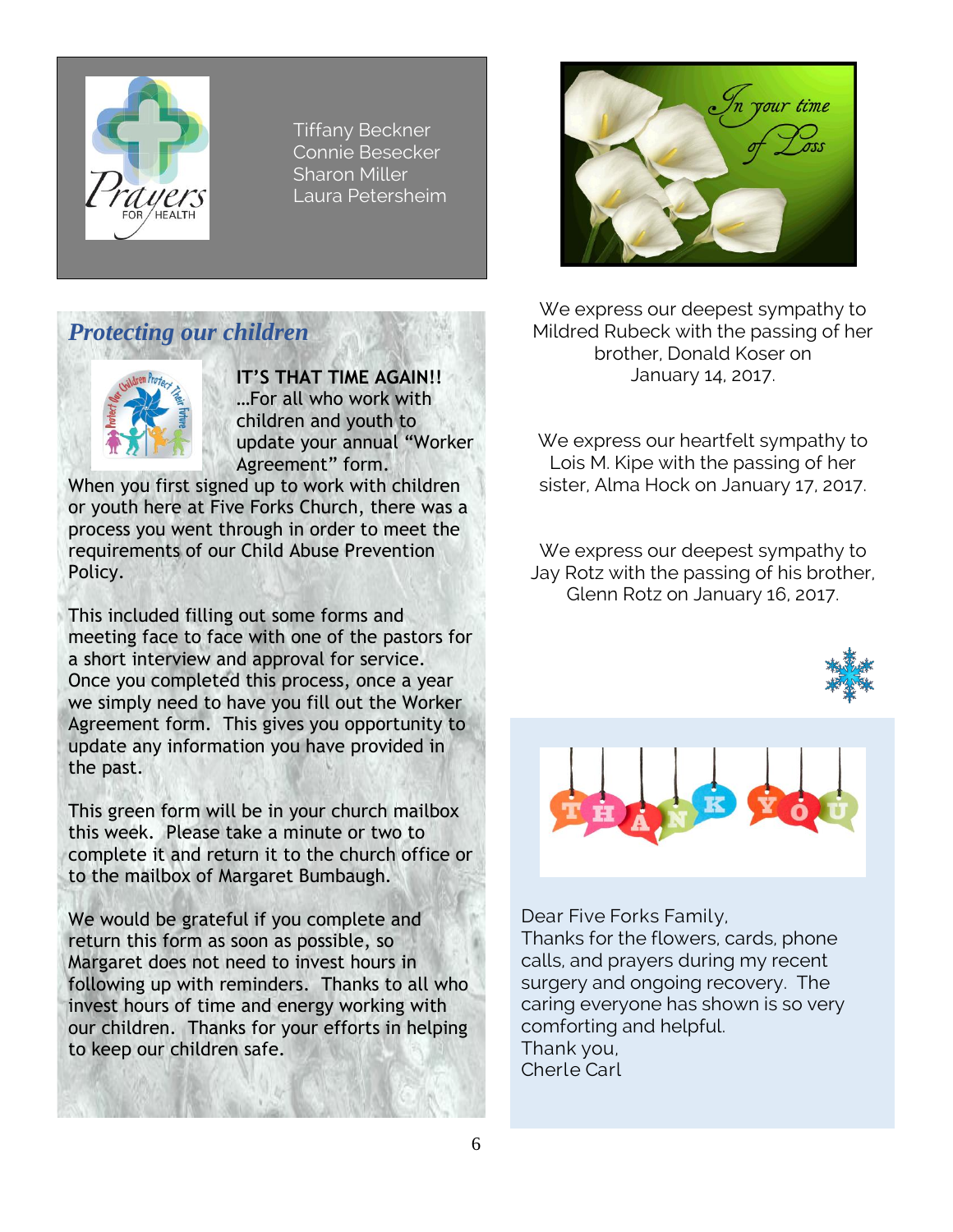

Below is a list of events and activities that the youth are assisting with, participating in or will be invited to be part of:

"You can find more information about our events, including permission slips, on the church website or join us on Facebook; our group name is; Five Forks BIC Youth Group, or see Pastor Shaun."

\*Please be aware that there is extra financial assistance available to any youth that may need it. Do not let money be the reason that you do not participate! (See Pastor Shaun)

Tales from the Chapel – Coming to youth group this January! "Once upon a time, in a land far, far way…" "It all began one dark and stormy night…" Everybody loves a good story. And the really good stories are those that invite us to be part of the story. Somehow we actually leave behind the real world we're living in and become part of an adventure. They capture our emotions, make us laugh and cry or sit on the edge of our seats. We especially like those stories that have a twist and throw us for a loop. We think we have the story figured out and then something happens that turns the story upside down. And in the end, even though stories take us to an imaginary place, many of them teach us valuable lessons about living in the real world. This January we invite all teens  $(7<sup>th</sup> - 12<sup>th</sup>$  grade) to join us at youth group for a series we're calling "Tales from the Chapel." That's right each night at youth group, we'll turn down the lights, gather together and we'll be telling a tale that will have you on the edge of your seat and take your emotions for a ride. And each time you'll discover that this tale is actually about you, about your life and faith, and the adventure that Jesus has for you!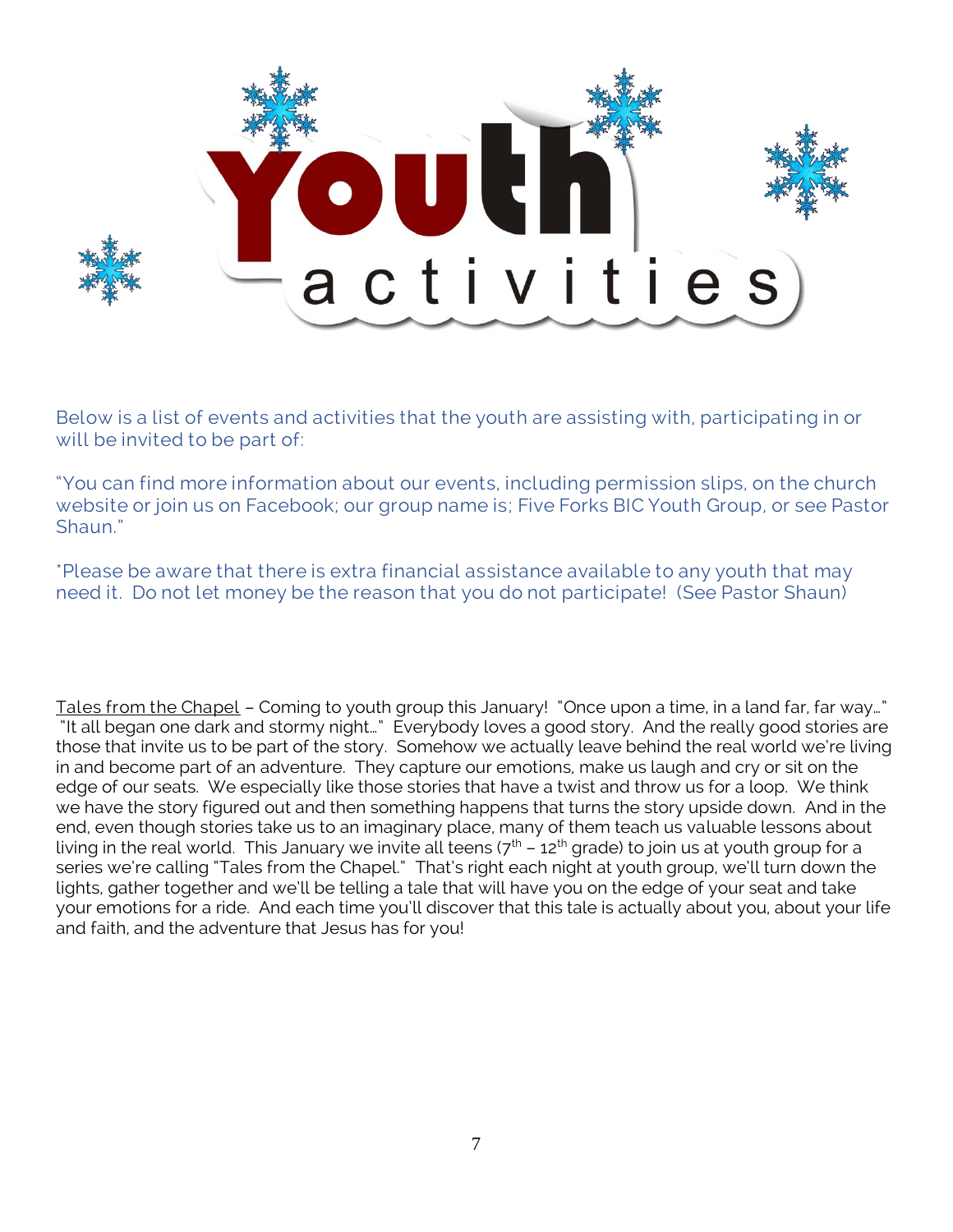

Dodgeball & Pizza! - All 7th & 8th grade guys...Are you ready for some dodgeball & pizza?! I know most Sunday's you sit around watching football, doing your homework, bored out of your mind! So join us on Sunday, January 22nd (11am – 2pm) for dodgeball, basketball, floor hockey in the gym. Here's the plan...Sunday school comes first. After Sunday school (11am) we'll head up to the gym to help clean up the café and we'll order some pizza. After pizza, we'll break out the dodgeballs and basketballs and if we have time we'll throw

in a little floor hockey or home run derby in the gym. No permission slip necessary for this event. Invite a friend and join us. \*You MUST be picked up at the church at 2:00pm!

Fleece & Pizza - All 7th & 8th grade girls are invited to join us for fleece and pizza on Sunday, January 22nd! Immediately after Sunday school (11am) we'll head up to the gym and help clean up the cafe. Then we'll order some pizza and enjoy a meal with the Jr. High Guys. And after we finish up with our pizza we'll head down to the children's wing to make our famous fleece blankets. Feel free to invite a friend and join us for some girl time! No permission slip necessary for this event. You can be picked up at the church at 2pm!





Ice Fest - All Sr. High teens (9-12 grades) are invited to spend an evening at IceFest in Chambersburg and hanging out afterwards at Chris and Jennifer's house on Saturday, January 28th. Meet at the Bumbaugh's house at 5:00pm (5905 Buttermilk Road, Waynesboro). Bring money if you want to purchase food and drinks at Icefest. We will provide snacks later during hangout time. Pickup is at the Bumbaugh's house around 10:00pm. Get your favorite scarf and mittens, bundle up and be sure to bring your camera; you won't want to miss a group photo beside your favorite sculptures. Saturday evening events at IceFest

include live carvings, slipping and sliding down the FREE ice slide, food vendors, extended shopping hours and more!!! Bring a permission slip with you when you come.



Snow Tubing – All Jr. High teens are invited to join us on Sunday, February  $5<sup>th</sup>$  as we take Sunday school on the road for our annual trip to Ski Liberty for snow tubing! That's right nothing more thrilling than peering over the edge of an icy ledge and then jumping with nothing but an inner tube to catch your fall as you go tearing down the mountain! We'll meet at the church at 8:45am, fill up on those delicious

donuts from the cafe and then we'll load the bus and head to Boulder Ridge. Before the exhilaration of the mountain we'll all gather together for a devotional, talk about where God may show up on that mountain and then we'll tube from 10am - Noon. You must have a permission slip and a Ski Liberty Parent Release form completed in order to participate. Permission slips are due on Wednesday February 1<sup>st</sup> and the cost for this event is \$20. Once we've had enough, we'll load the bus and be back to the church by 12:45pm for pick up!